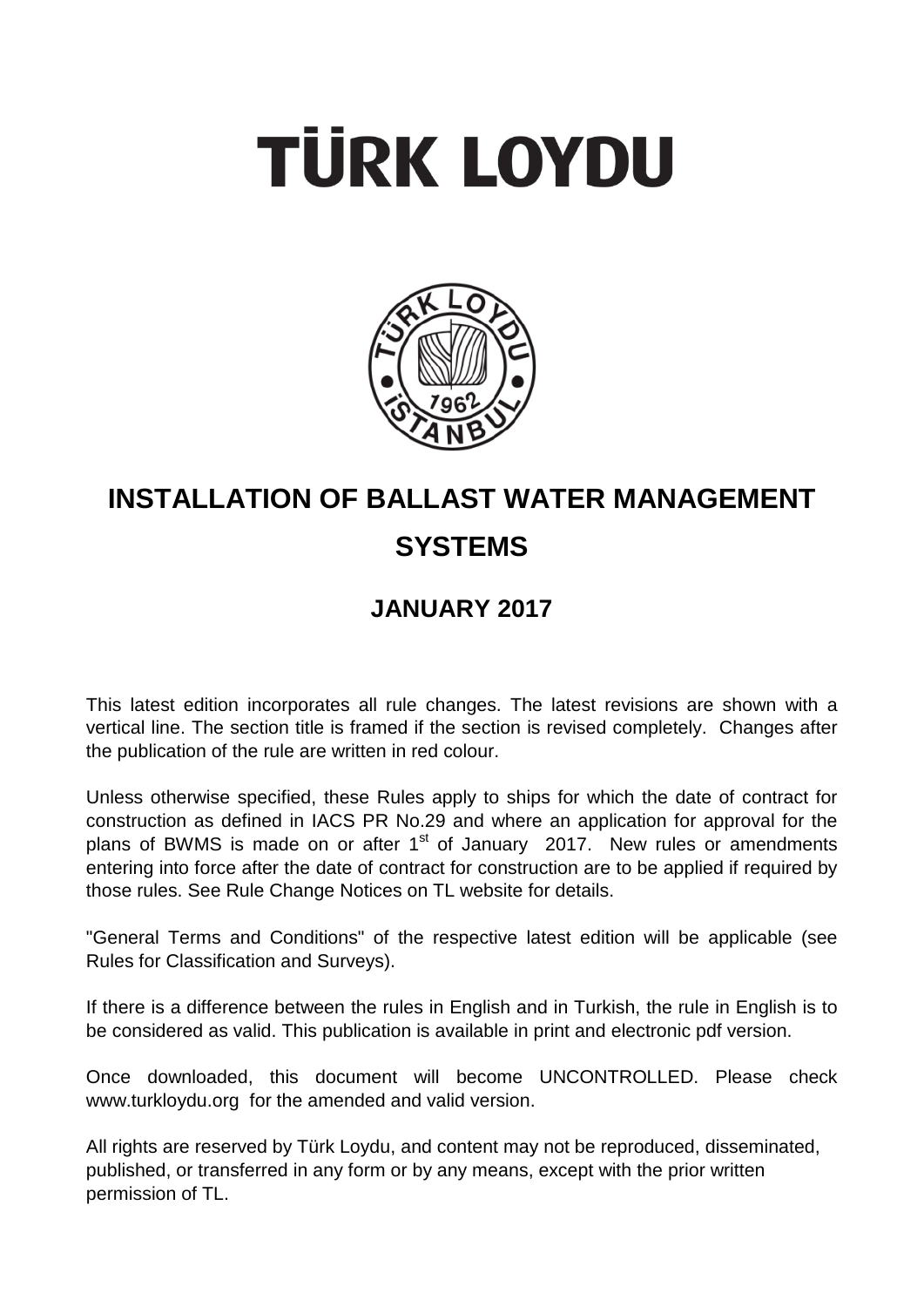#### **TÜRK LOYDU**

**Head Office** Postane Mah. Tersaneler Cad. No:26 Tuzla 34944 İSTANBUL / TÜRKİYE Tel : (90-216) 581 37 00 Fax : (90-216) 581 38 00 E-mail : info@turkloydu.org http://www.turkloydu.org

#### **Regional Offices**

| Ankara       | Eskişehir Yolu Mustafa Kemal Mah. 2159. Sokak No: 6/4 Çankaya - ANKARA / TÜRKİYE<br>$: (90-312)$ 219 56 34 - 219 68 25<br>Tel<br>$: (90-312)$ 219 69 72<br>Fax<br>: ankara@turkloydu.org<br>E-mail |
|--------------|----------------------------------------------------------------------------------------------------------------------------------------------------------------------------------------------------|
| <i>izmir</i> | Atatürk Cad. No: 378 K.4 D.402 Kavalalılar Apt. 35220 Alsancak - İZMİR / TÜRKİYE<br>$(90-232)$ 464 29 88<br>Tel<br>$(90-232)$ 464 87 51<br>Fax<br>: izmir@turkloydu.org<br>E-mail                  |
| Adana        | Çınarlı Mah. Atatürk Cad. Aziz Naci İş Merkezi No:5 K.1 D.2 Seyhan - ADANA / TÜRKİYE<br>$(90-322)$ 363 30 12<br>Tel<br>$(90-322)$ 363 30 19<br>Fax<br>: adana@turkloydu.org<br>E-mail              |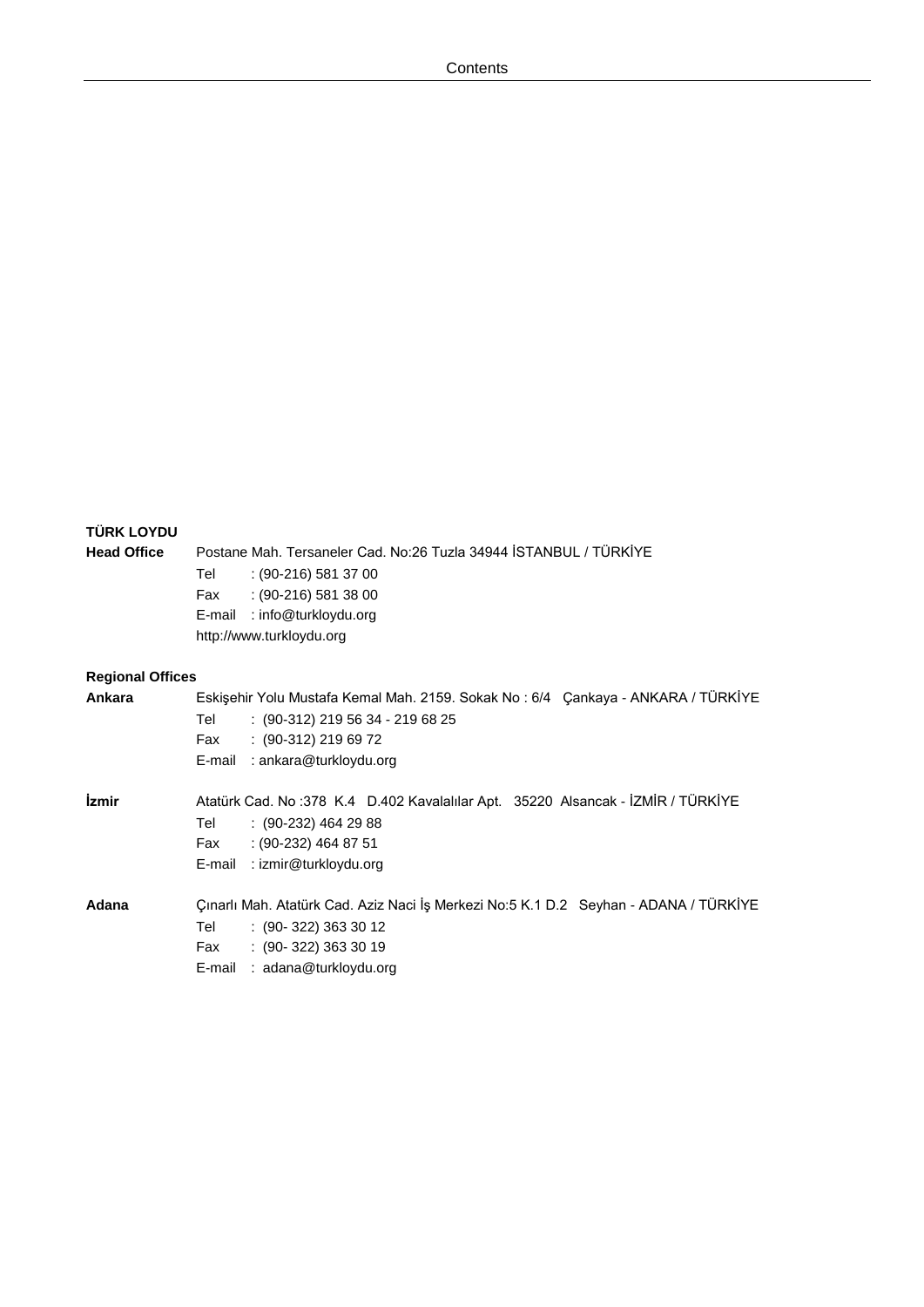#### **Installation of Ballast Water Management Systems**

#### Page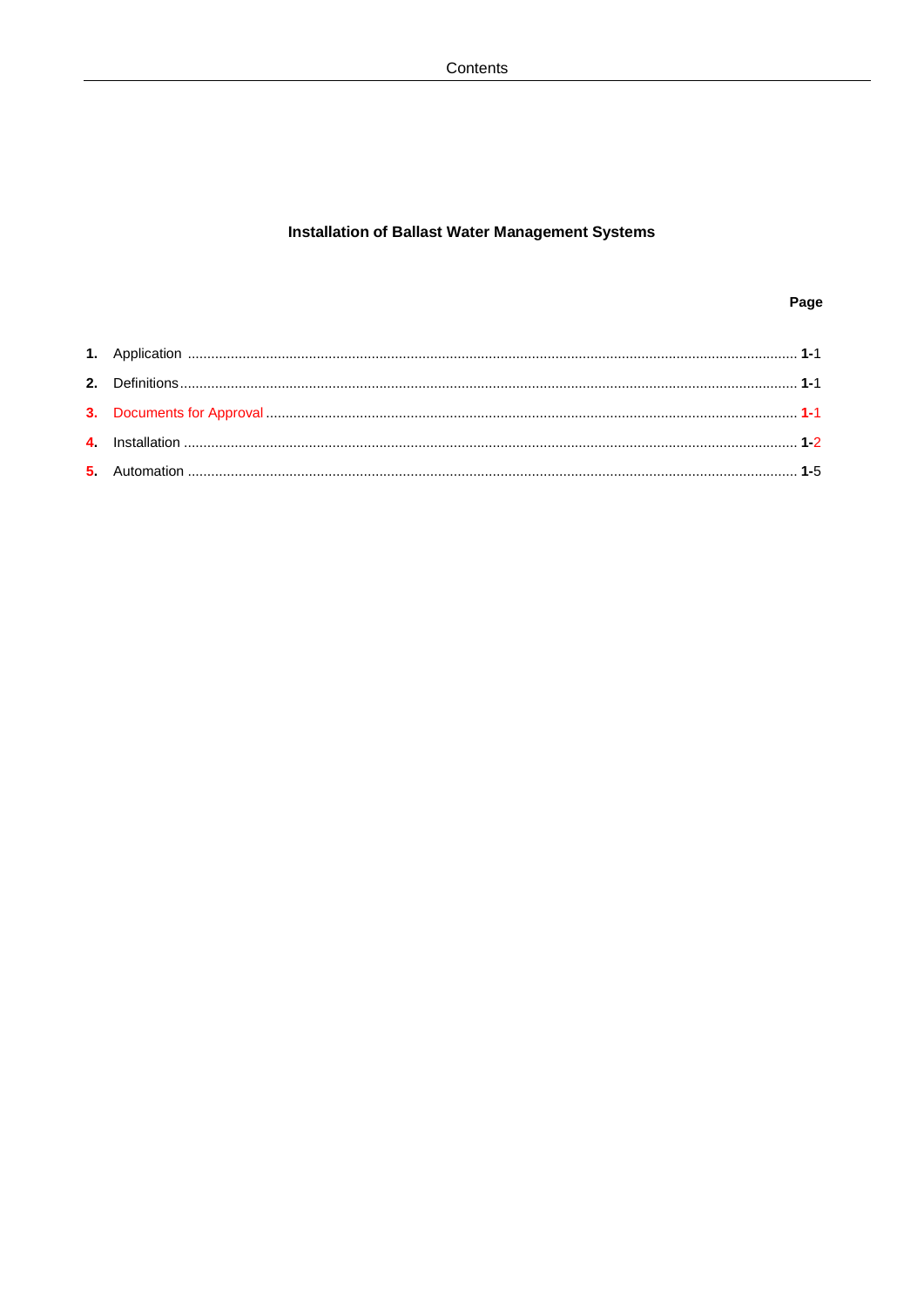#### **AMENDMENTS**

| <b>Revision</b>           | RCS No. | EIF Date*  |
|---------------------------|---------|------------|
| 3. Documents for Approval | 03/2019 | 15.09.2019 |
|                           |         |            |
|                           |         |            |
|                           |         |            |
|                           |         |            |
|                           |         |            |
|                           |         |            |

\* Entry into Force (EIF) Date is provided for general guidance only, EIF dates given in Rule Change Summary (RCS) are considered valid. In addition to the above stated changes, editorial corrections may have been made.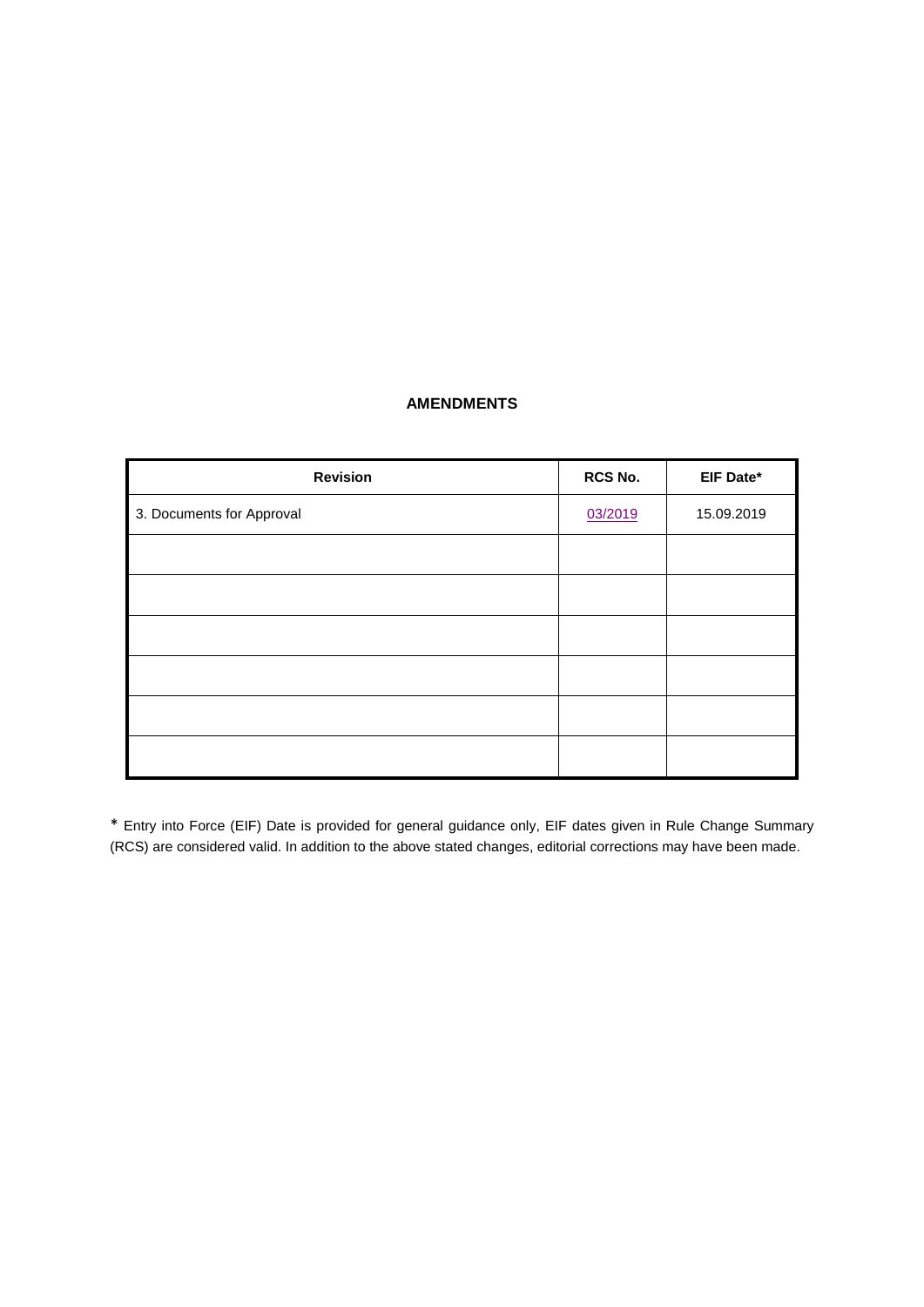#### **INSTALLATION OF BALLAST WATER MANAGEMENT SYSTEMS**

#### **1. Application**

In addition to the requirements contained in BWM Convention (2004), the following requirements are applied to the installation of Ballast Water Management Systems.

#### **2. Definitions**

**2.1** Ballast Water Management System (hereinafter referred to as 'BWMS') means any system which processes ballast water such that it meets or exceeds the Ballast Water Performance Standard in Regulation D-2 of the BWM Convention. The BWMS includes ballast water management equipment, all associated control equipment, monitoring equipment and sampling facilities.

**2.2** Dangerous gas means any gas which may develop an explosive and/or toxic atmosphere being hazardous to the crew and/or the ship, e.g. hydrogen (H2), hydrocarbon gas, ozone (O3), chlorine (Cl2) and chlorine dioxide (ClO2), etc.

**2.3** Hazardous area means an area in which an explosive gas atmosphere is or may be expected to be present, in quantities such as to require special precautions for the construction, installation and use of equipment. When a gas atmosphere is present, the following hazards may also be present: toxicity, asphyxiation, corrosivity and reactivity.

**2.4** Dangerous liquid means any liquid that is identified as hazardous in the Material Safety Data Sheet or other documentation relating to this liquid.

#### **3. Documents for Approval**

The list of documents required to be submitted to **TL** are as follows and the following documents are to be submitted in triplicate or **TL** Electronic Approval System (**TL** - EPAS), in English or other language agreed upon with **TL**. **TL** reserve the right to demand additional documents.

- A copy of the Type Approval Certificate of BWM System (issued by flag administration in accordance with (G8) MEPC 174(58) or MEPC 279(70)/BWMS Code MEPC 300(72)\*)
- BWM System arrangement drawing including details of structural modifications, foundation details
- Arrangement of Ballast piping including sampling points
- Wiring Diagram (including power, detailed wiring, control, safety, monitoring and alarm circuit)
- Arrangement of electric apparatus
- **Electrical power balance**
- Short circuit current analysis

#### **INSTALLATION OF BALLAST WATER MANAGEMENT SYSTEMS - JAN 2017**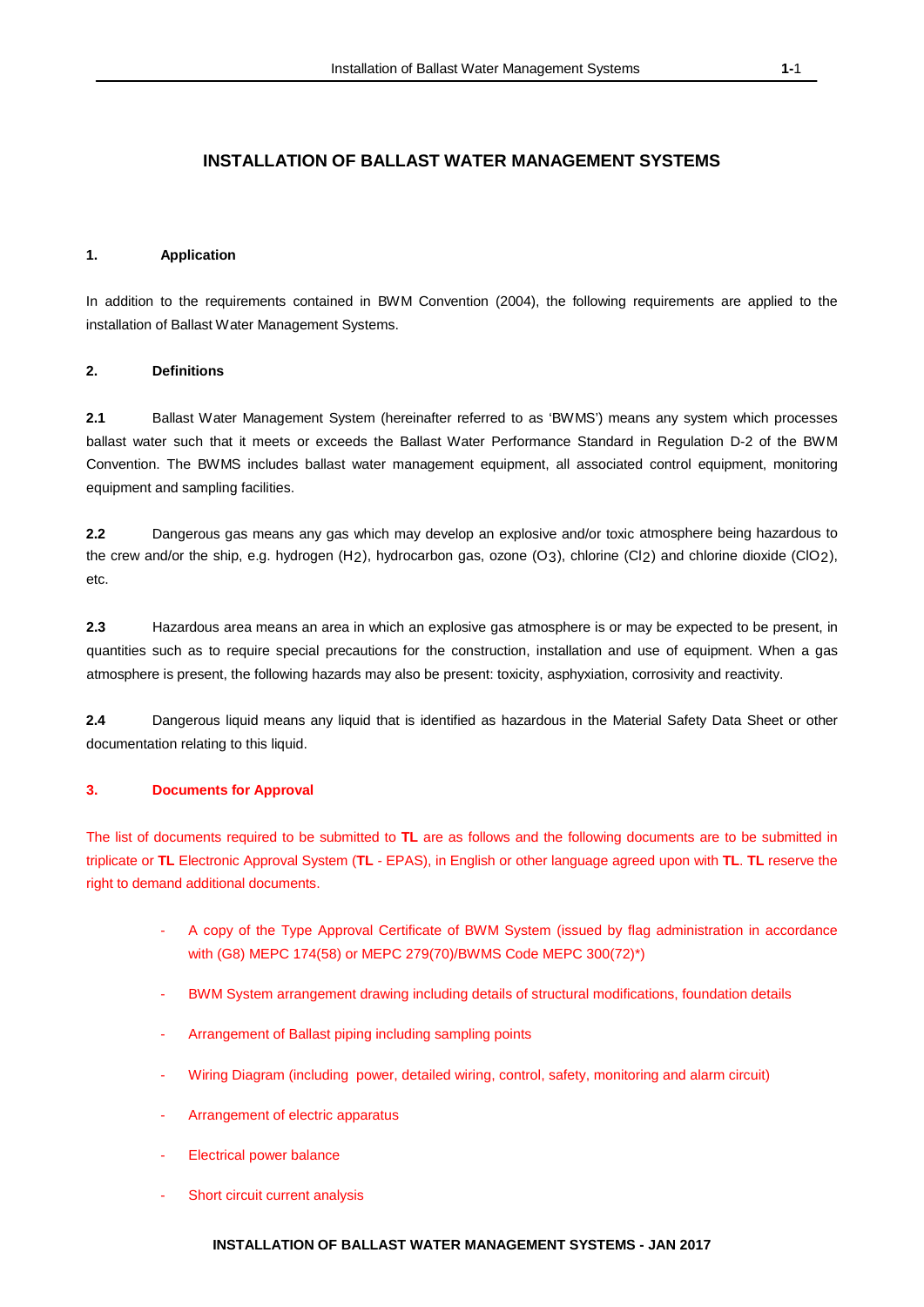- List of explosion-proof type electric equipment and arrangement (If applicable)
- Ballast water management plan
- Lightship calculation
- Other drawings considered necessary by **TL**

Note: In addition, on board test procedure is also to be submitted to the **TL** survey location.

\* BWMS installed on ships on or after 28 October 2020 shall be approved in accordance with MEPC 279(70) or BWMS Code MEPC 300(72).

#### **4. Installation**

#### **4.1 General requirements**

**4.1.1** All valves, piping fittings and flanges are to comply with the relevant requirements of Part B, Chapter 4, Section 16, B. and D. In addition, special consideration can be given to the material used for this service with the agreement of **TL**.

**4.1.2** The BWMS is to be provided with by-pass or override arrangement to effectively isolate it from any essential ship system to which it is connected.

**4.1.3** The BWMS is to be operated at a flow rate within the Treatment Rated Capacity (TRC) range specified in the Type Approval Certificate (TAC) issued by the Flag Administration.

**4.1.4** Where a vacuum may occur in the ballast line due to the height difference, a suitable protection means is to be provided, e.g. P/V valves or breather valves, and their outlets are to be led to safe area on open deck.

**4.1.5** Electric and electronic components are not to be installed in a hazardous area unless they are of certified safe type for use in the area. Cable penetrations of decks and bulkheads are to be sealed when a pressure difference between the areas is to be maintained.

**4.1.6** Where the operating principle of the BWMS involves the generation of a dangerous gas, the following requirements are to be satisfied:

- **.1** Gas detection equipment is to be fitted in the spaces where dangerous gas could be present, and an audible and visual alarm is to be activated both locally and at the BWMS control station in the event of leakage. The gas detection device is to be designed and tested in accordance with IEC 60079-29-1 or recognized standards acceptable to **TL**.
- **.2** The ventilation line of a space where dangerous gas could be present is to be led to a safe area on open deck.
- **.3** The arrangements used for gas relieving, i.e. degas equipment or equivalent, are to be provided with monitoring measures with independent shutdown. The open end of the gas relieving device is to be led to a safe area on open deck.

#### **INSTALLATION OF BALLAST WATER MANAGEMENT SYSTEMS - JAN 2017**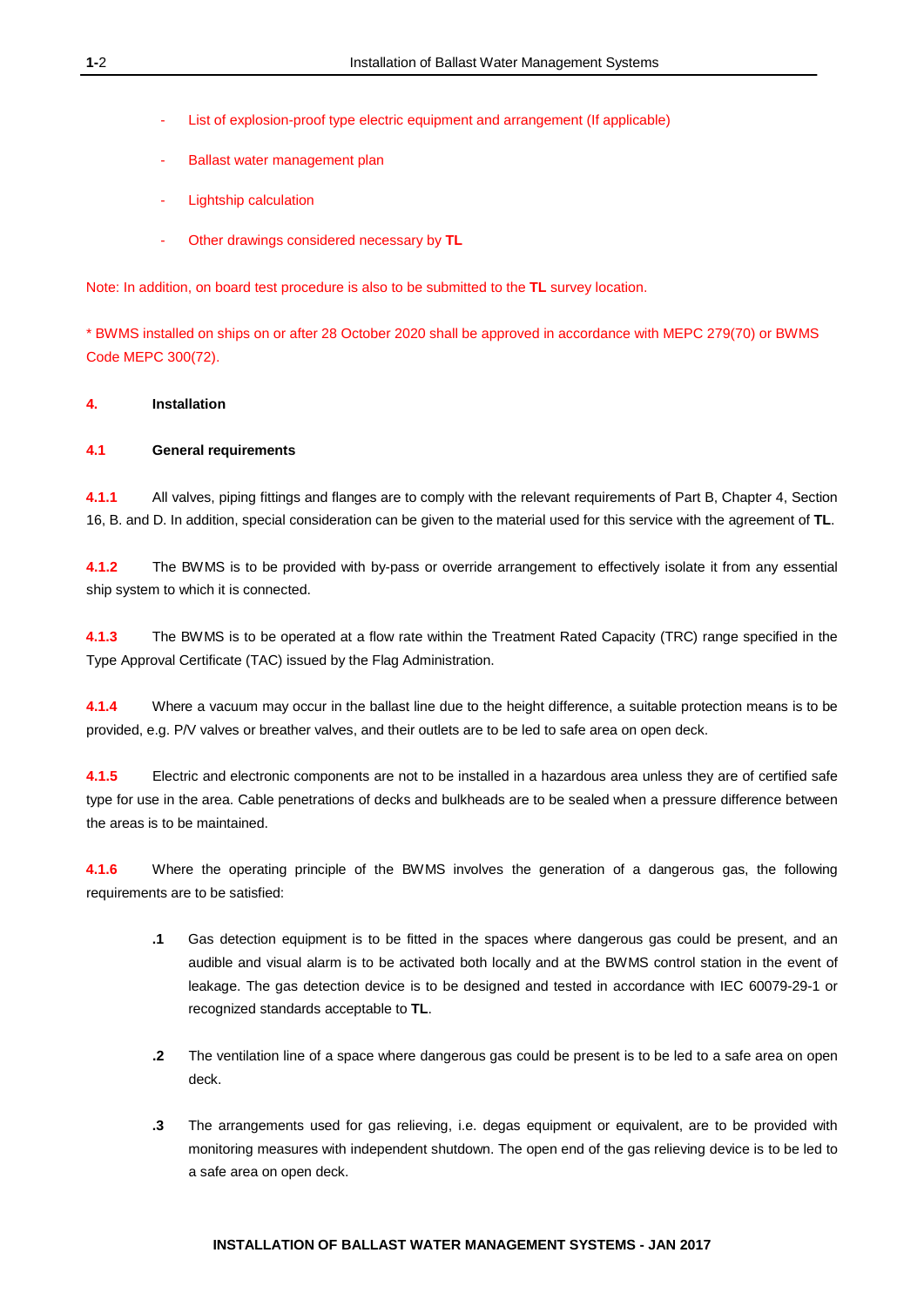**4.1.7** Ballast piping, including sampling lines from ballast tanks considered as hazardous areas, is not to be led to an enclosed space regarded as a safe area, without any appropriate measures, except ships carrying liquefied gases in bulk. However, a sampling point for checking the performance of BWMS, for ballast water containing dangerous gas, may be located in a safe area provided the following requirements are fulfilled:

- **.1** The sampling facility (for BWMS monitoring/control) is to be located within a gas tight enclosure (hereinafter, referred to as a 'cabinet'), and the following (i) through (iii) are to be complied.
	- i) In the cabinet, a stop valve is to be installed in each sample pipe.
	- ii) Gas detection equipment is to be installed in the cabinet and the valves specified in i) above are to be automatically closed upon activation of the gas detection equipment.
	- iii) Audible and visual alarm signals are to be activated both locally and at the BWMS control station when the concentration of explosive gases reaches a pre-set value, which should not be higher than 30% of the lower flammable limit (LFL) of the concerned product.
- **.2** The standard internal diameter of sampling pipes is to be the minimum necessary in order to achieve the functional requirements of the sampling system.
- **.3** The measuring system is to be installed as close to the bulkhead as possible, and the length of measuring pipe in any safe area is to be as short as possible.
- **.4** Stop valves are to be located in the safe area, in both the suction and return pipes close to the bulkhead penetrations. A warning plate stating "Keep valve closed when not performing measurements" is to be posted near the valves. Furthermore, in order to prevent backflow, a water seal or equivalent arrangement is to be installed on the hazardous area side of the return pipe.
- **.5** A safety valve is to be installed on the hazardous area side of each sampling pipe.

**4.1.8** For the spaces, including hazardous areas, where toxicity, asphyxiation, corrosivity or reactivity is present, these hazards are to be taken into account and additional precautions for the ventilation of the spaces and protection of the crew are to be considered.

#### **4.2 Additional requirements for tankers**

**4.2.1** Hazardous area classification is to be in accordance with IEC 60092-502.

**4.2.2** For tankers carrying flammable liquids having a flashpoint not exceeding 60 °C or products listed in the IBC Code having a flashpoint not exceeding 60 °C or cargoes heated to temperature above their flashpoint and cargoes heated to temperature within 15 °C of their flashpoint. In general, two independent BWMS may be required – i.e. one for ballast tanks in hazardous areas and the other for ballast tanks in non-hazardous areas.

**4.2.3** The interconnection of ballast piping between hazardous areas and in non- hazardous areas may be accepted if an appropriate isolation arrangement is applied. Means of appropriate isolation are as follows: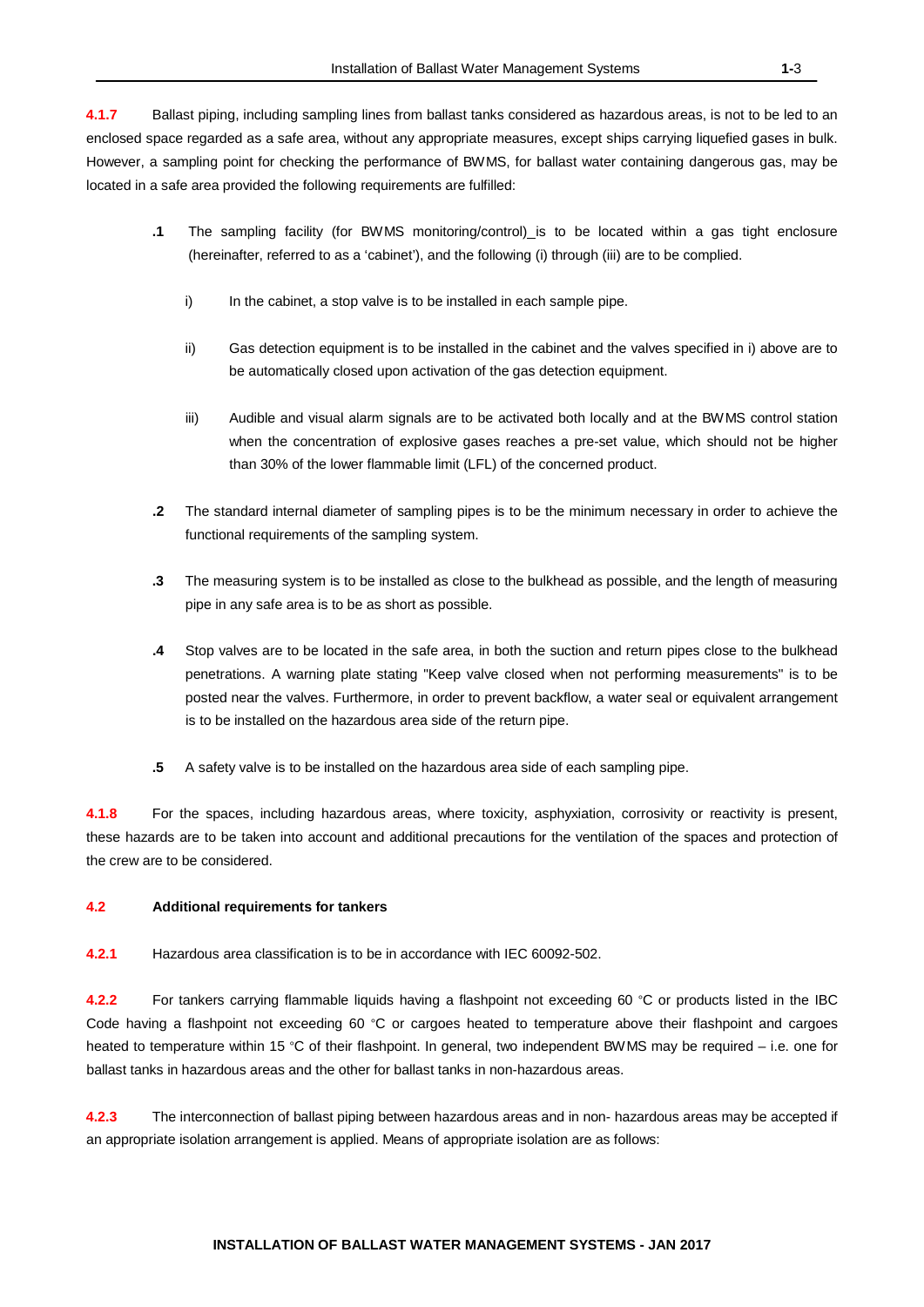**.1** Two screw down check valves in series with a spool piece, or



**.2** Two screw down check valves in series with a liquid seal at least 1.5 m in depth, or



**.3** Automatic double block and bleed valves and a non-return valve



Examples of appropriate isolation arrangements are shown in Annex I. Isolation arrangements are to be fitted on the exposed deck in the hazardous area. Also, ballast water originating from a hazardous area is not to discharge into a nonhazardous area, except as given by 3.1.7.

#### **4.3 Ventilation**

- **4.3.1** BWMS not in hazardous areas:
	- **.1** A BWMS that does not generate dangerous gas is to be located in an adequately ventilated area.
	- **.2** A BWMS that generates dangerous gas is to be located in a space fitted with a mechanical ventilation system providing at least 6 air changes per hour or as specified by the BWMS manufacturer, whichever is greater.
- **4.3.2** BWMS in hazardous areas:

A BWMS, regardless of whether or not it generates dangerous gas, is to be located in a space fitted with mechanical ventilation complying with relevant requirements, e.g. IEC60092- 502, IBC Code, IGC Code, etc.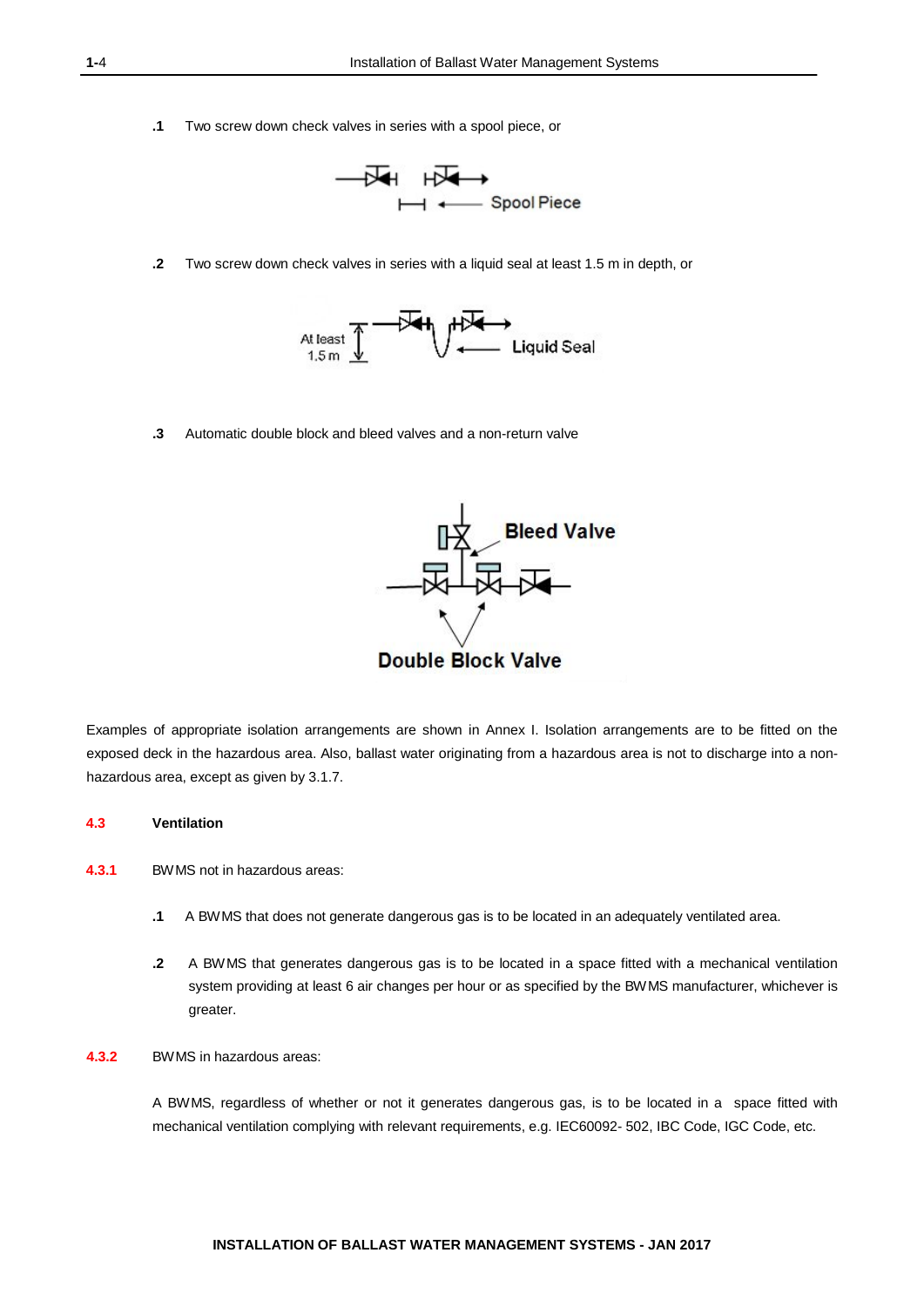#### **4.4 Special requirements**

**4.4.1** The length of pipe and the number of connections are to be minimised in piping systems containing dangerous gases/liquids in high concentration. The following requirements are also to be satisfied:

- **.1** Pipe joints are to be of welded type except for connections to shut off valves, double walled pipes or pipes in ducts equipped with mechanical exhaust ventilation. Alternatively it is to be demonstrated that risk of leakage is minimized and the formation of toxic or flammable atmosphere is prevented.
- **.2** Location of the piping system is to be away from heat sources and protected from mechanical damage.

**4.4.2** For BWMS using chemical substances, handling procedures are to be in accordance with the Material Safety Data Sheet and BWM.2/Circ.20, and the following measures are to be taken as appropriate:

- **.1** The materials used for the chemical storage tanks, piping and fittings are to be resistant to such chemicals.
- **.2** Chemical storage tanks are to have sufficient strength and be constructed such that maintenance and inspection can be easily performed.
- **.3** Chemical storage tank air pipes are to be led to a safe area on open deck.
- **.4** An operation manual containing chemical injection procedures, alarm systems, measures in case of emergency, etc, is to be kept onboard.
- **4.4.3** Where the BWMS is installed in an independent compartment, the compartment is to be:
	- **.1** Provided with fire integrity equivalent to other machinery spaces.
	- **.2** Positioned outside of any combustible, corrosive, toxic, or hazardous areas unless otherwise specifically approved.

**4.4.4** A risk assessment may be conducted to ensure that risks, including but not limited to those arising from the use of dangerous gas affecting persons on board, the environment, the structural strength or the integrity of the ship are addressed.

#### **5. Automation**

**5.1** In case of any by-pass or override operation of BWMS, an audible and visual alarm is to be given and these events are to be automatically recorded in control equipment. The valves in the by-pass line which trigger the by-pass operation are to be remote-controllable by control equipment or fitted with open/close indicator for automatic detection of the by-pass event.